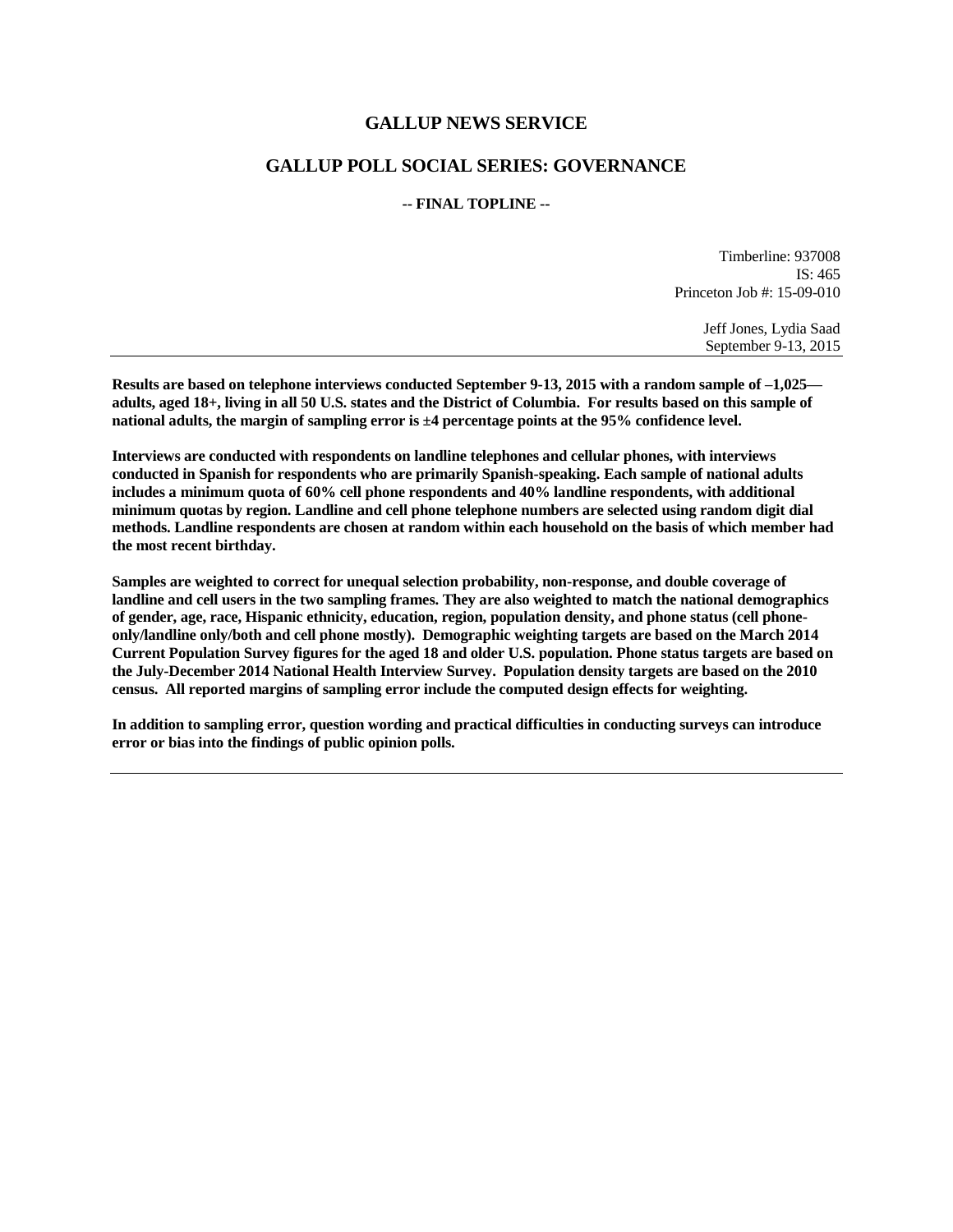10. Now I'd like to ask you several questions about our governmental system. First, how much trust and confidence do you have in our federal government in Washington when it comes to handling [ITEMS READ IN ORDER] -- a great deal, a fair amount, not very much, or none at all?

#### **A. International Problems**

|                   |        |        |          |                |                | Great     |
|-------------------|--------|--------|----------|----------------|----------------|-----------|
|                   | Great  | Fair   | Not very | None           | No             | deal/Fair |
|                   | deal   | amount | much     | at all         | opinion        | amount    |
| 2015 Sep 9-13     | 8      | 37     | 37       | 18             | *              | 45        |
| 2014 Sep 4-7      | 9      | 34     | 36       | 19             | 1              | 43        |
| 2013 Sep 5-8      | 10     | 39     | 33       | 17             | 1              | 49        |
| 2012 Sep 6-9      | 18     | 48     | 24       | 9              | 1              | 66        |
| 2011 Sep 8-11     | 14     | 43     | 34       | 9              | 1              | 57        |
| 2010 Sep 13-16    | 11     | 46     | 30       | 12             | $\mathbf{1}$   | 57        |
| 2009 Aug 31-Sep 2 | 13     | 49     | 28       | 9              | $\mathbf{1}$   | 62        |
| 2008 Sep 8-11     | 13     | 43     | 31       | 12             | $\mathbf{1}$   | 56        |
| 2007 Sep 14-16    | 8      | 43     | 34       | 13             | 1              | 51        |
| 2007 Feb 1-4      | $\tau$ | 46     | 36       | 10             | 1              | 53        |
| 2006 Sep 7-10     | 13     | 39     | 33       | 14             | 1              | 52        |
| 2006 Feb 6-9      | 10     | 49     | 31       | 8              | $\overline{c}$ | 59        |
| 2005 Sep 12-15    | 14     | 42     | 33       | 11             | *              | 56        |
| 2005 Feb 7-10     | 14     | 48     | 31       | $\tau$         | *              | 62        |
| 2004 Sep 13-15    | 18     | 45     | 28       | 8              | 1              | 63        |
| 2004 Feb 9-12     | 14     | 48     | 29       | 9              | *              | 62        |
| 2003 Sep 8-10     | 16     | 47     | 27       | 9              | 1              | 63        |
| 2003 Jul 18-20    | 17     | 52     | 25       | 5              | 1              | 69        |
| 2003 Feb 3-6      | 17     | 56     | 20       | 6              | 1              | 73        |
| 2002 Sep 5-8      | 18     | 53     | 22       | 6              | 1              | 71        |
| 2002 Jun 17-19    | 21     | 54     | 18       | 6              | 1              | 75        |
| 2002 Feb 4-6      | 21     | 60     | 14       | $\overline{4}$ | 1              | 81        |
| 2001 Oct 11-14    | 36     | 47     | 13       | 3              | 1              | 83        |
| 2001 Sep 7-10     | 14     | 54     | 25       | 6              | 1              | 68        |
| 2001 Feb 1-4      | 12     | 63     | 19       | $\overline{4}$ | $\overline{c}$ | 75        |
| 2000 Jul 6-9      | 17     | 55     | 21       | 6              | 1              | 72        |
| 2000 May 18-21    | 8      | 45     | 34       | 12             | 1              | 53        |
| 1998 Dec 28-29    | 9      | 52     | 30       | $\overline{7}$ | $\overline{c}$ | 61        |
| 1997 May 30-Jun 1 | 10     | 58     | 23       | $\overline{7}$ | $\overline{c}$ | 68        |
| 1976 Jun          | 8      | 48     | 33       | $\overline{7}$ | $\overline{4}$ | 56        |
| 1974 Apr          | 24     | 49     | 18       | $\overline{4}$ | 3              | 73        |
| 1972 May          | 20     | 55     | 20       | $\overline{c}$ | $\overline{4}$ | 75        |

*Q.10 trust in government continued on next page*